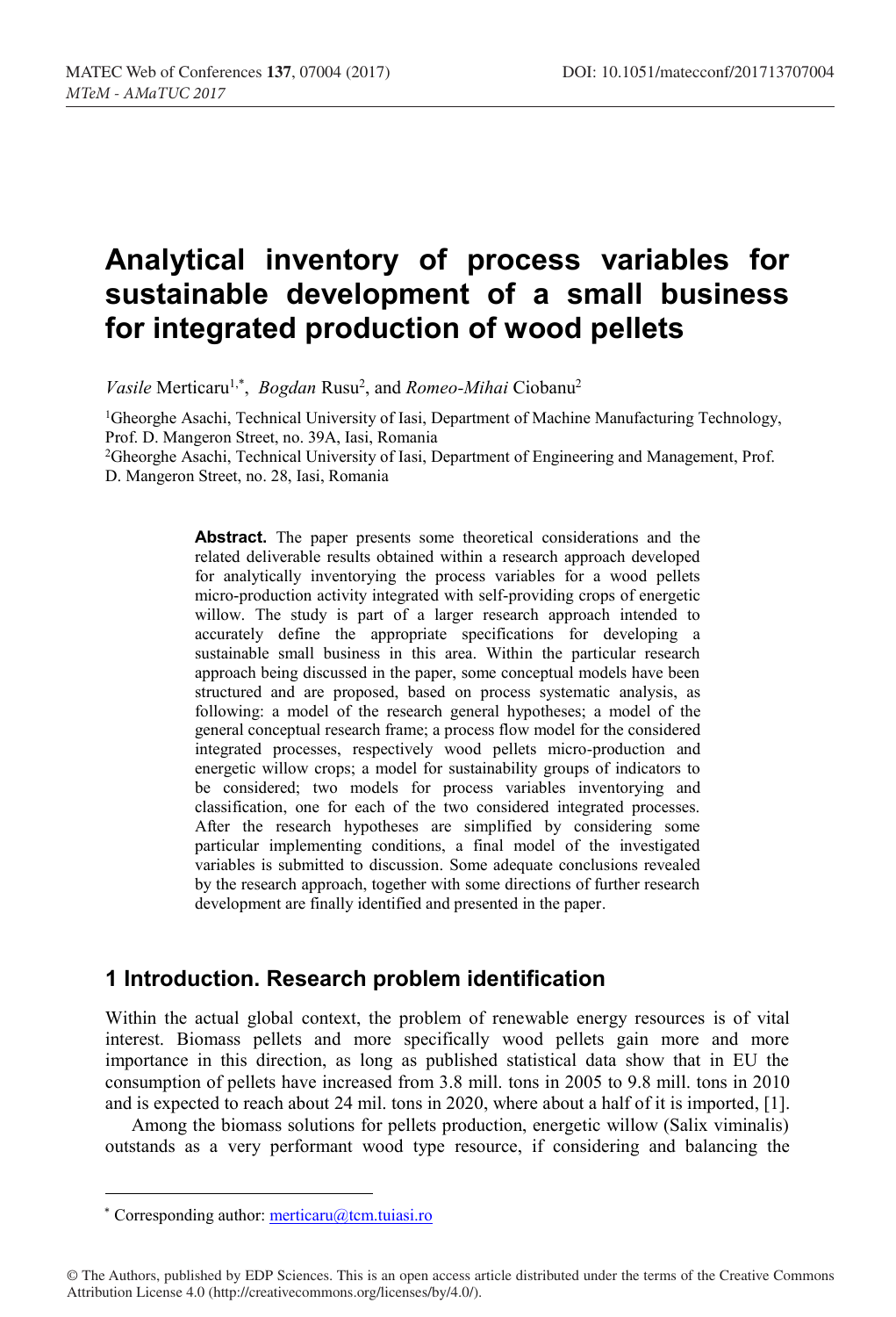positive and the negative arguments, [2]. More than that, looking from a holistic point of view, willow crops systems and the associated value chains can be considered as having a multifunctional role, as along with producing sustainable energy they bring other valueadded benefits to the related ecosystems and communities, [3].

In the particular situation of countries like Romania or even for more specific particularly delimited locations where a severe forest depletion by intensive wood mass exploiting is registered and where the local communities are highly dependent on the wood mass as heating energy resource, the sustainable development of some small businesses for integrating wood pellets micro-production and energetic willow crops appears as a viable solution. In order to provide sustainability for such projects the problem that arises is to identify the success/failure factors, to hierarchize and quantify them through a set of technical and economical specifications which the business process should be organized on.

Further on, the paper presents some theoretical considerations and the related deliverable results obtained within a research approach developed for analytically inventorying the process variables for a wood pellets micro-production activity integrated with self-providing crops of energetic willow. The study is part of a larger research approach intended to accurately define the appropriate specifications for developing a sustainable small business in this area.

#### **2 General conceptual research frame**

Within the above mentioned research approach, the conceptual frame and the related theories and principles have been clarified and first of all the research general hypothesis have been defined through a set of relations of association and of dependence and/or determination, as it is shown in the model presented in Figure 1.



**Fig. 1.** Conceptual model of the research general hypotheses.

The particular needs targeted by the research project intention have been investigated and defined and the research general hypotheses have been further on customized and simplified by strictly reporting to the factors deriving from the specific conditions of the considered implementing location and to the particularities identified for the energetic willow cropping and for the wood pellets production processes, considered to be integrated. A model of the general conceptual research frame resulted from that phase, as in Figure 2.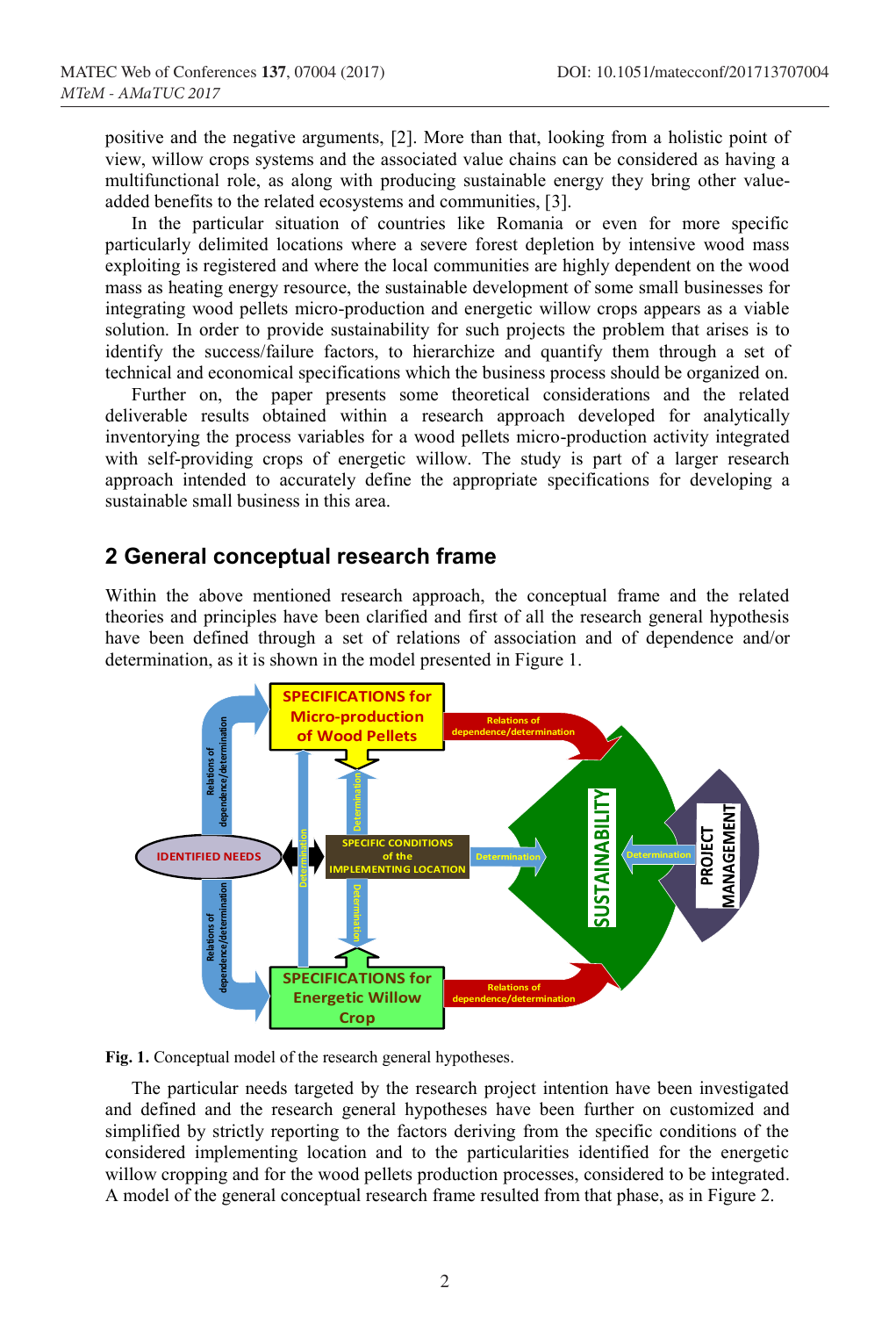

**Fig. 2.** Model of the general conceptual research frame.

#### **3 Systematic analysis of the integrated processes**

For analytically inventorying the process variables for providing the sustainable development of the particular process or project subjected to research study, a process systematic analysis has been carried out, starting with the functional and structural analysis of the two considered integrated processes, respectively wood pellets micro-production and energetic willow crops, in relation to the particularly targeted needs of renewable resources, respectively to satisfy some own needs of heating energy for a micro-farm and to be able to respond to the opportunity of selling wood pellets on local market, together with that of cost-effective operation of an existing unproductive land in specified location.

A comprehensive process workflow model has been targeted to be obtained as deliverable result, as it is shown in Figure 3. The functional and structural analysis of the energetic willow crop process have considered the technical recommendations of SUNY-ESF, [3], while that for the wood pellets micro-production process have considered technical data published by Piraglia et al., [4]. Not at last, some specific system/process/function decomposition rules have been considered in developing the right above mentioned process model.

Further on, a simple model as it is shown in Figure 4, has been elaborated for sustainability groups of indicators to be considered within the enlarged research approach, based on the state-of-the-art study and information related to LCSA – Life Cycle Sustainability Assessment, published by Kloepffer, [5]. All the three components of the Sustainable Development, respectively the ecological, economic and social impacts have been considered through some specific categories of indicators.

The detailed systematic analysis of the considered integrated processes have allowed the identification and classification of a large number of involved factors, which further on have been organized as process variables within two fishbone diagram models, one for each of the two investigated business processes, as it is shown in Figure 5.

As long as practically is very difficult to consider all the identified process variables in defining some relations of association and of dependence and/or determination between the input set of technical and economical specifications and the output set of qualitative and quantitative sustainability indicators, some further simplifying hypotheses have been considered, in relation to the particular implementing location and to the identified needs.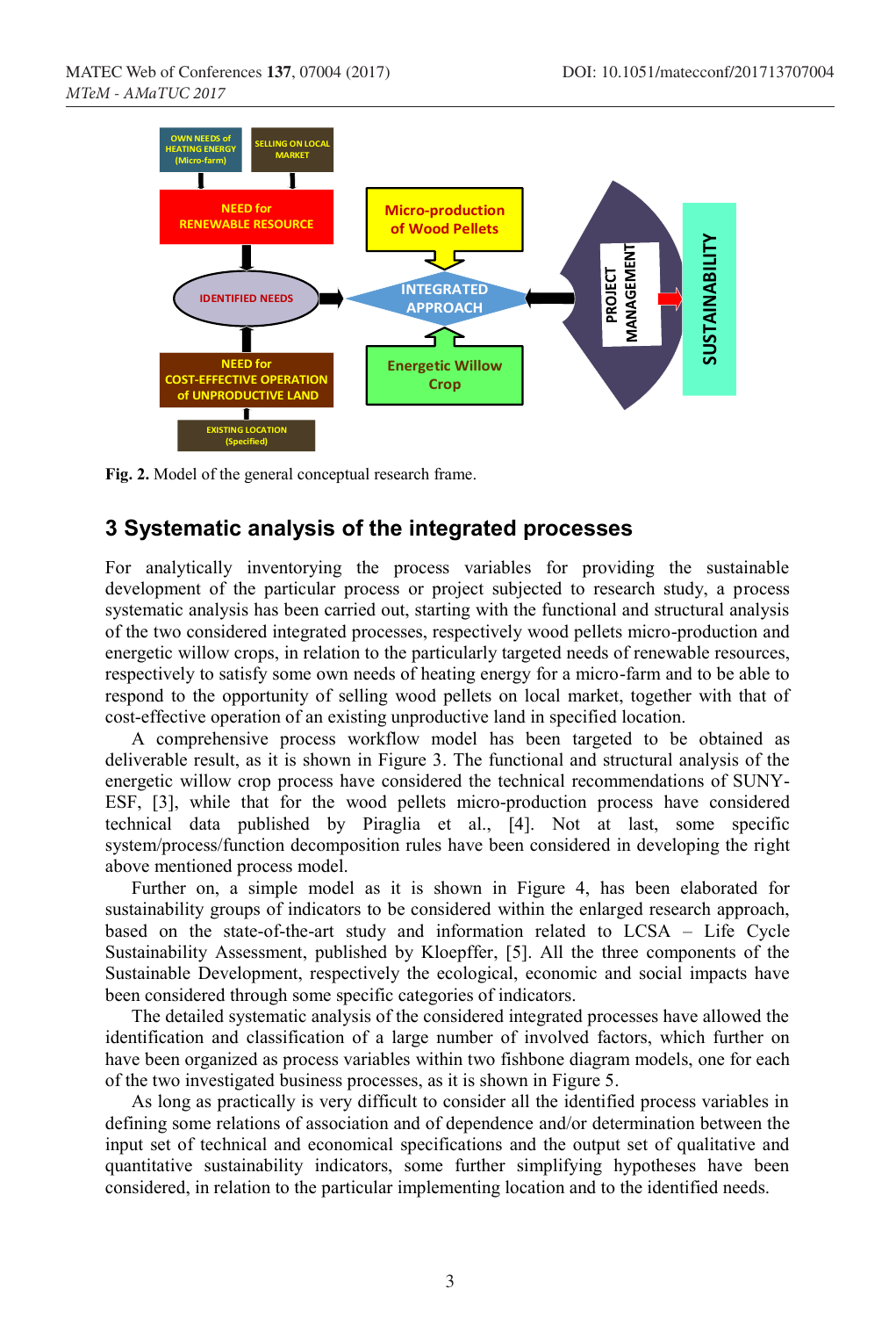

**Fig. 3.** Process flow model for the considered integrated processes.

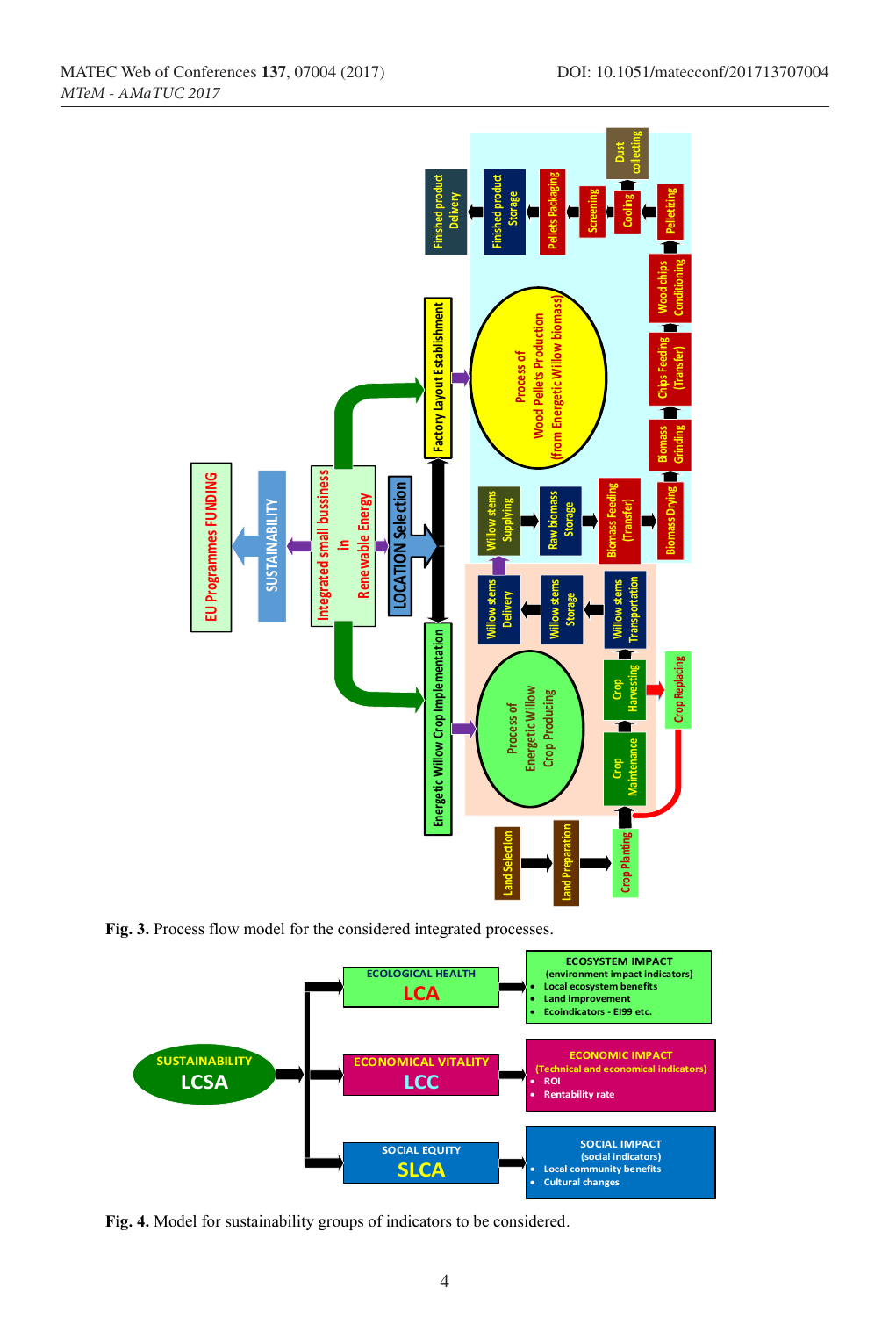

*MTeM - AMaTUC 2017*

5